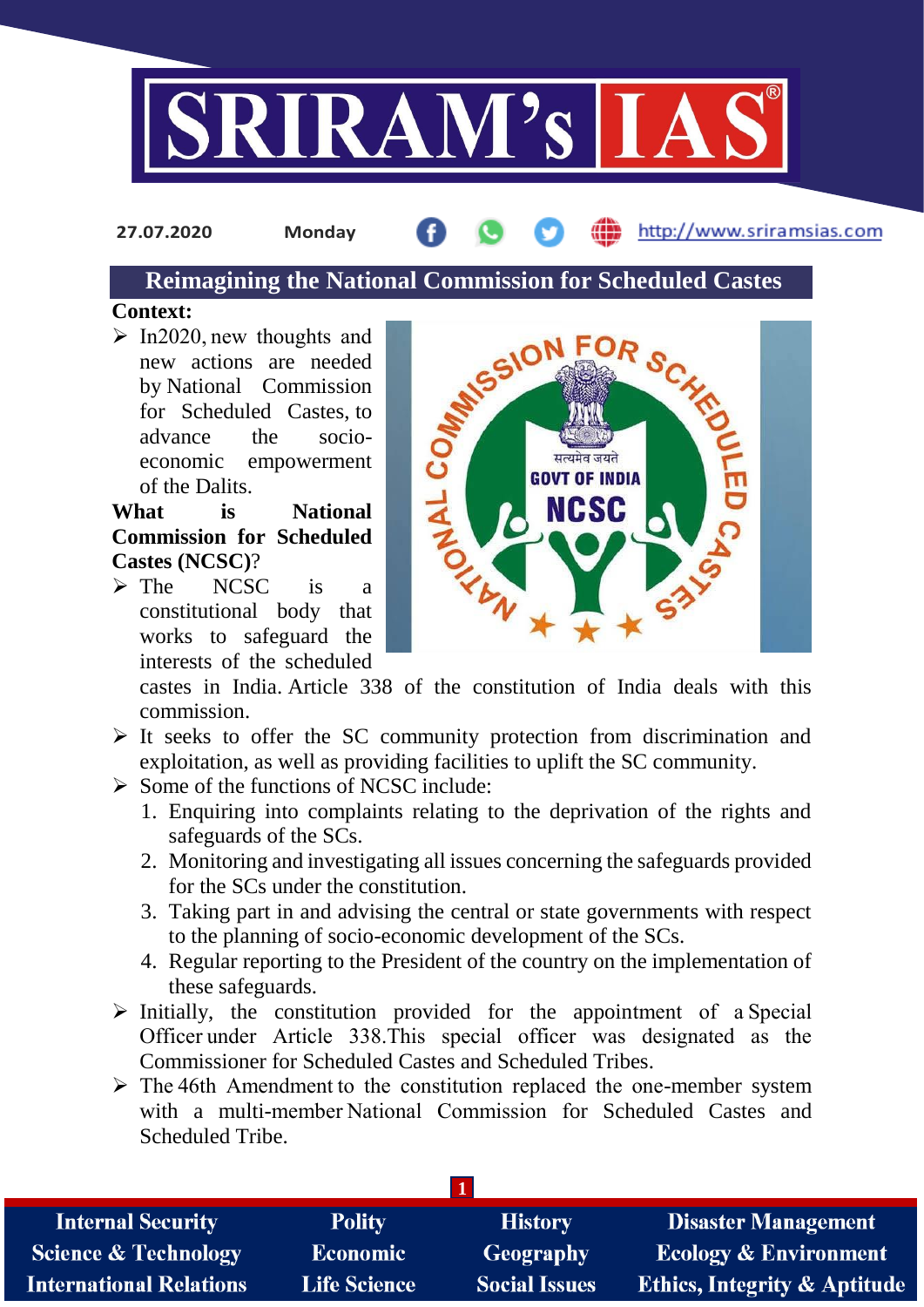

- http://www.sriramsias.com **27.07.2020 Monday**
- $\triangleright$  The 89th Amendment in 2003 replaced this Commission with the following with effect from 2004:
	- 1. National Commission for Scheduled Castes
	- 2. National Commission for Scheduled Tribes

# **What are the steps that can be taken by the NCSC?**

### **Strengthen the legal and judicial protection under the Scheduled Castes and Tribes (Prevention of Atrocities) Act**:

- There is a need to develop **SOPs for filing and investigating cases** under relevant laws and make them available in all languages at all police stations.
- $\triangleright$  There is also a need to reward prosecutors who succeed in getting convictions in cases charged under the SC/ST Act.
- There should be **online reporting** and tracking of crimes, irrespective of jurisdiction.
- Enhanced training and capacity building of judges, lawyers, and policemen, so that they are sensitive to issues faced by SCs.
- Creating **internal structures** within government organisations to respond to complaints — just like internal complaints committees for sexual harassment.

#### **To make existing government efforts more effective and participatory:**

- $\triangleright$  Each ministry is supposed to set aside 15% of its spending in a Scheduled Caste Sub Plan (SCP), but often their outcomes are insignificant.
- $\triangleright$  NCSC should work with legislators to identify four or five priorities across all government schemes and reorient all spending (SCP) around those priorities.
- $\triangleright$  There is also a need to track the output of SCPs every quarter/month through a dashboard, just as the Niti Aayog tracks development in the "Aspirational Districts".

## **Incentivising Good Work:**

- $\triangleright$  There can be a monthly recognition and reward for departments that do the best in improving the status of SCs.
- $\triangleright$  There can also be ranking of states for their innovation, effectiveness, and impact in uplifting the socio-economic status of SCs— just as cities are ranked for cleanliness.

## **Engaging with Civil Society:**

- $\triangleright$  Social change is catalysed through civil society, corporations, and communities.
- $\triangleright$  For that the Commission can create a platform for structured engagement with civil society groups working on Dalit issues.

**2**

| <b>Internal Security</b>        | <b>Polity</b>       | <b>History</b>       | <b>Disaster Management</b>              |  |  |  |
|---------------------------------|---------------------|----------------------|-----------------------------------------|--|--|--|
| <b>Science &amp; Technology</b> | <b>Economic</b>     | Geography            | <b>Ecology &amp; Environment</b>        |  |  |  |
| <b>International Relations</b>  | <b>Life Science</b> | <b>Social Issues</b> | <b>Ethics, Integrity &amp; Aptitude</b> |  |  |  |